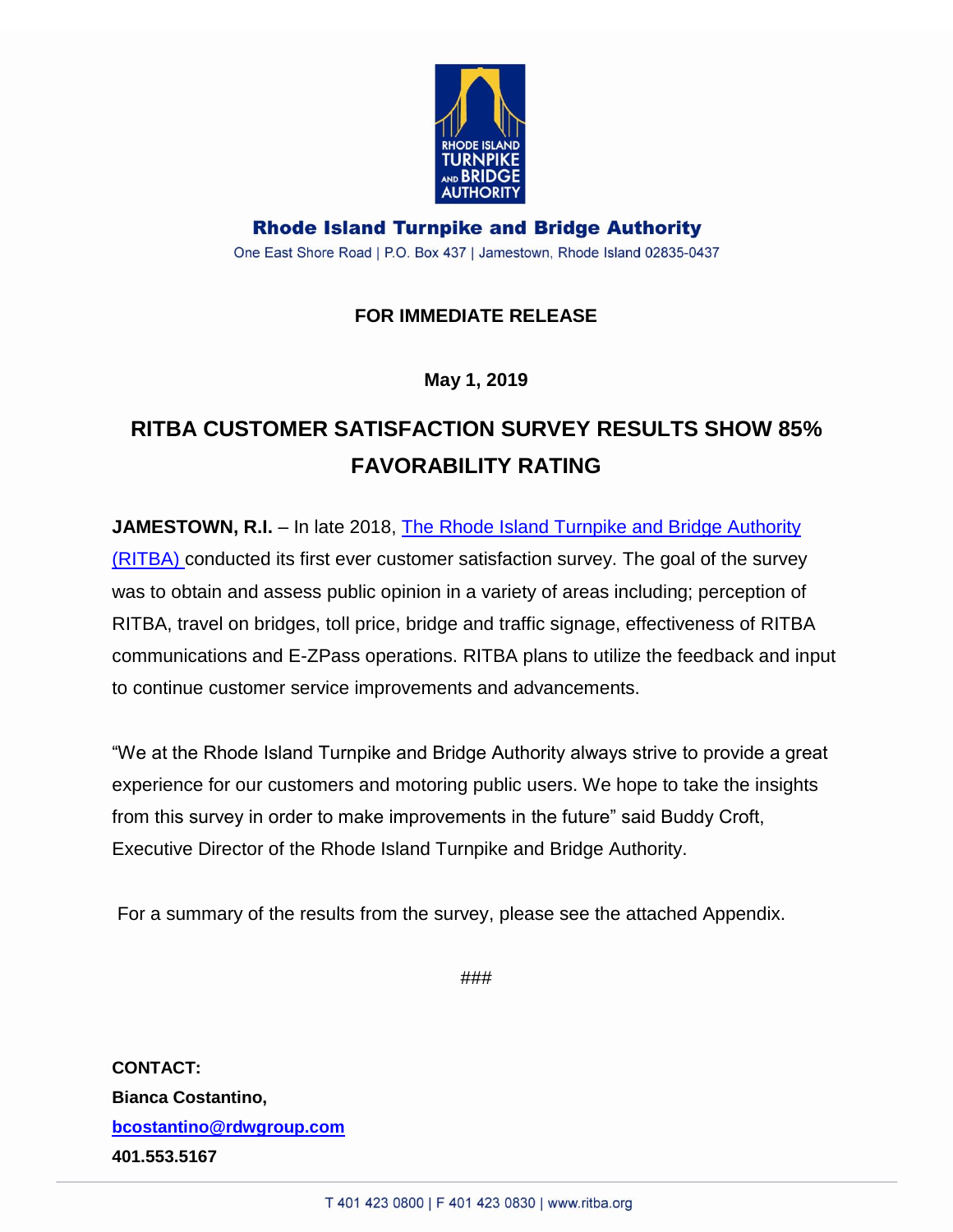# **FI RDW GROUP**

### **RITBA Customer Survey Summary**

RDW Group assisted RITBA in conducting a customer satisfaction survey. The goal of the survey was to obtain public opinion in a variety of areas including; perception of RITBA, travel on bridges, toll amount, bridge and traffic signage, effectiveness of RITBA communications and E-ZPass operations.

#### **Survey:**

- 1. The survey instrument was developed by compiling and reviewing survey questions that have been used by other tolling entities around the country
- 2. The survey was conducted between October and December 2018
- 3. The survey was sent out via email with an embedded link so the survey could be completed electronically.
	- a. The survey link was also posted on the RITBA website and social media assets.
- 4. A number of existing email lists were used to send out the survey including;
	- a. The E-ZPass list
	- b. Discover Newport stakeholder list
	- c. RITBA stakeholder list
	- d. Newport Chamber of Commerce stakeholder list
	- e. US Navy Newport stakeholder list
- 5. Approximately 130,000 emails were sent.
	- a. The email containing the survey was resent a second time to facilitate additional responses
- 6. 3,749 people completed the survey

#### **Response Highlights:**

- 81% prefer cashless tolling to paying at a toll booth
- 21% were not aware of the discounted toll rate for transponder use
- 85% reported overall perception of RITBA to be good to somewhat good
- 58% view toll collectors as friendly and they value their customers